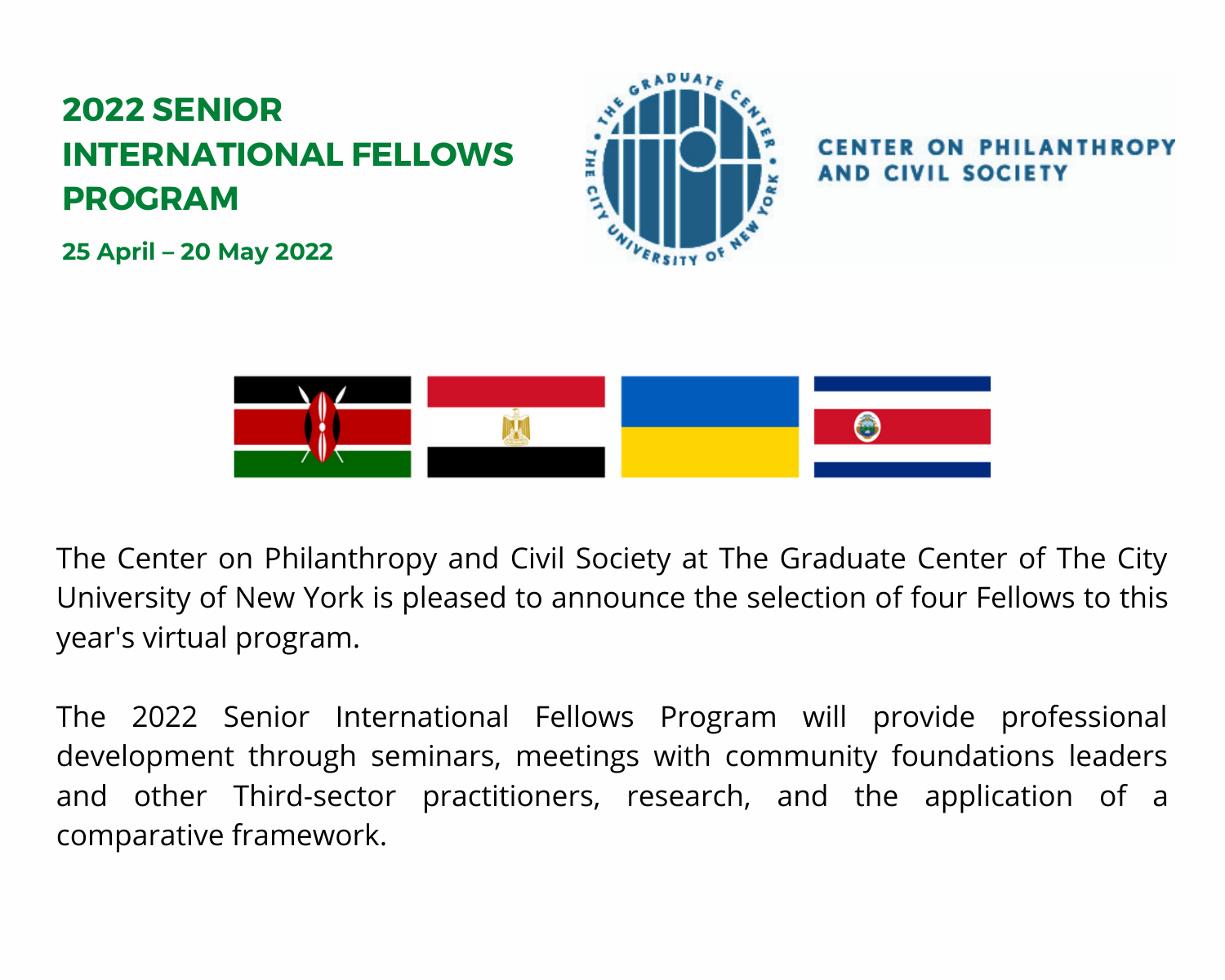

## NAILA FAROUKY

Cairo, Egypt Arab [Foundations](http://www.ffcr.ro/) Forum

**Research focus**

How data can maximize the impact of foundations in the Arab region

### 2022 SENIOR INTERNATIONAL FELLOWS PROGRAM

"I am excited by the possibility of learning from my global peers about the challenges and mitigating strategies they face in their regions, particularly following the paradigm shift currently underway in light of the COVID pandemic." -Naila Farouky

"The disruption caused by the pandemic has proved the cruciality of the third sector to be independent of external financing in times of crisis and structural change." -Eugenia Mazurenko



## EUGENIA MAZURENKO

Kyiv, Ukraine Zagoriy [Foundation](http://www.idis.org.br/)

**Research focus** Philanthropy and cultures of giving in times of war and crisis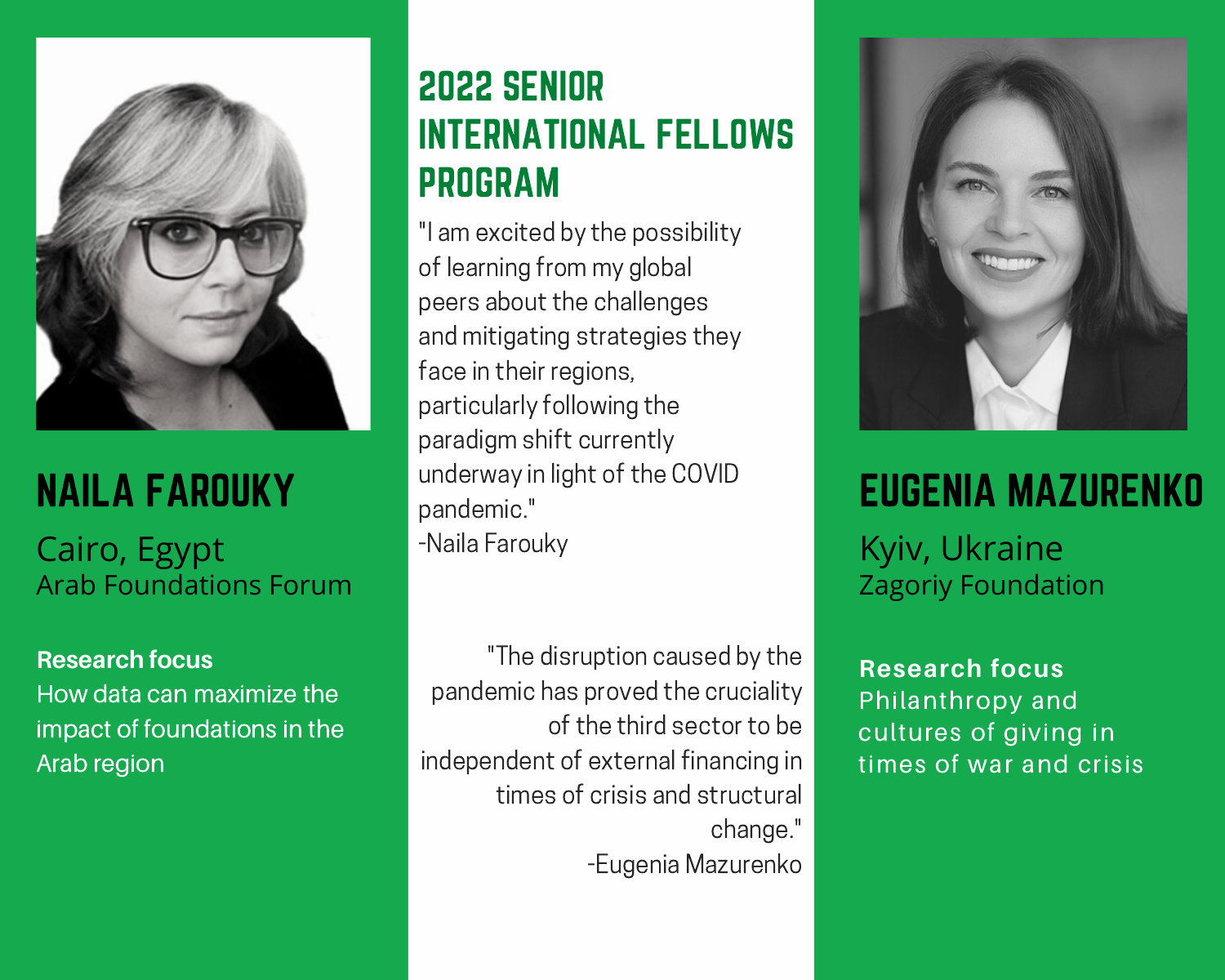

#### ALEJANDRA MONGE San José, Costa Rica Corcovado [Foundation](https://comunalia.org.mx/)

#### **Research focus**

Strategies to increase community involvement in foundation governance and implementation (recommendations for Costa Rica)

### 2022 SENIOR INTERNATIONAL FELLOWS PROGRAM

and durable path for "I have devoted my life to promoting sustainable development because I believe it is the most efficient community growth." -Alejandra Monge

> "I foresee the program as one that gives me leverage to interact, network and engage with other thought leaders in the philanthropy field to share experiences on how reframing local philanthropy narratives impact the development space." -Susan Njambi Odongo



SUSAN NJAMBI ODONGO Nairobi, Kenya Lusoma [Advisory](http://www.lyfordcayfoundations.org/) Services

R**esearch focus** The contribution of community philanthropy in local development— The importance of partnerships in Kenya